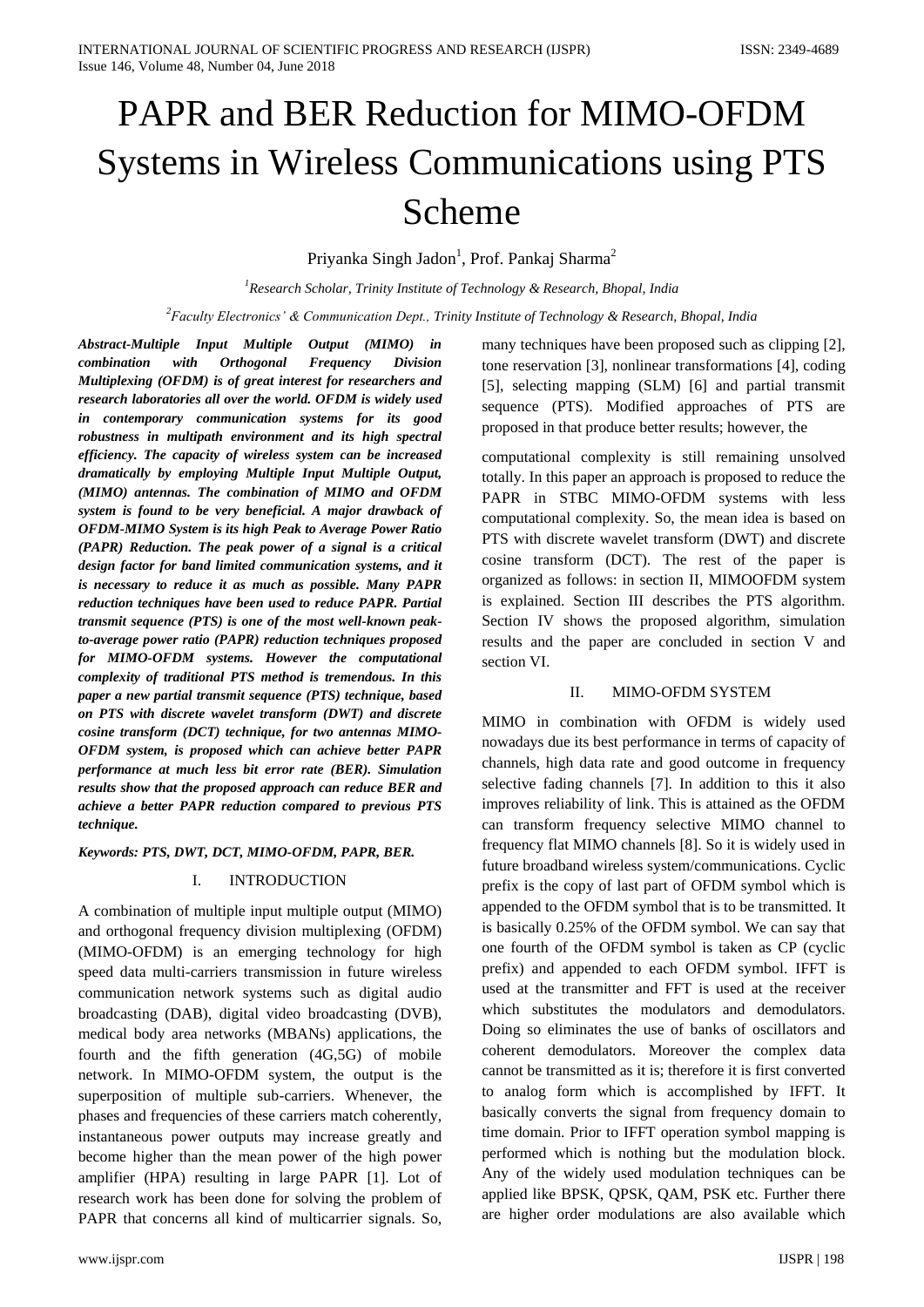provide more capacity at little expense of BER performance degradation [9]. After IFFT block pilot insertion is done and then CP (cyclic prefix) is added. Figure 1 below shows the block diagram constituting MIMO and OFDM. Any antenna configuration for the MIMO can be used according to the system requirement. Higher the configuration more will be the capacity and more will be the computational complexity of the transceiver design. It is seen that in the case of estimating channel the computational complexity is increased. Mapper defines the modulation to be used. Symbol encoder takes the shape of the STBC (Space Time Block Code) if spatial diversity is to be used and it takes the shape of the de-multiplexer/multiplexer if spatial multiplexing is to be used



Fig. 2.1 MIMO-OFDM system model

The received signal at ith antenna can be expressed as

Where H is the channel matrix, X is the input signal and W is noise with zero mean and variance. Also bi [n,k] represents the data block ith transmit antenna, nth time slot and kth sub channel index of OFDM. Here i and j denoted the transmitting antennas index and receiving antenna index respectively.

$$
R_{j}[n.k] = \sum H_{ij}[n,k] X_{i}[n,k] + W[n,k]
$$
 (1)

The MIMO-OFDM system model [10] with NR receives antennas and NT transmits antennas can be given as:

$$
\begin{bmatrix} Z_1 \\ Z_2 \\ \vdots \\ Z_N \end{bmatrix} = \begin{bmatrix} H_{1,1} & H_{1,2} & \dots & H_{1,NT} \\ H_{2,1} & H_{2,2} & \dots & H_{2,NT} \\ \vdots & \vdots & \ddots & \vdots \\ H_{NR,1}H_{NR,2} & \dots & H_{NR,NT} \end{bmatrix} \begin{bmatrix} A_1 \\ A_2 \\ \vdots \\ A_{NT} \end{bmatrix} + \begin{bmatrix} M_1 \\ M_2 \\ \vdots \\ M_{NT} \end{bmatrix}
$$
 (2)

24

\$500 \$550 500

Where, Z represents O/P data vector, H denotes Channel matrix, A denotes I/P data vector and M represents Noise vector. The wireless channel used is AWGN channel. After receiving the signal the CP is removed then the pilots are also removed from main signal received. After this the signal that is in time domain can be again converted to frequency domain by taking FFT of the received signal.

The sequence on each of the OFDM block is then provided to channel estimation block where the received pilots altered by channel are compared with the original sent pilots. Channel estimation block consists of the algorithms that are applied to estimate the channel.

#### III. PTS SCHEMES

In the SISO-PTS scheme, the original data sequence in the frequency domain is partitioned into M disjoint, equal length sub blocks  $Xv$  ( $v = 1, 2...$  M) as follows [11].

$$
X = \sum_{v=1} X_{v}^{vM} \tag{3}
$$

By multiplying some weighting coefficients to all the subcarriers in every sub-block, we can get the new frequency sequence.

$$
X' = \sum_{v=1}^{M} b_v X_v
$$
 (4)

Finally, at each transmitting antenna, there are (V-1) sub blocks to be optimized, and the candidate sequence with the lowest PAPR is individually selected for transmitting. Assume that there are W allowed phase weighting factors. To achieve the optimal weighting factors for each transmitting antenna, combinations should be checked in order to obtain the minimum PAPR [12].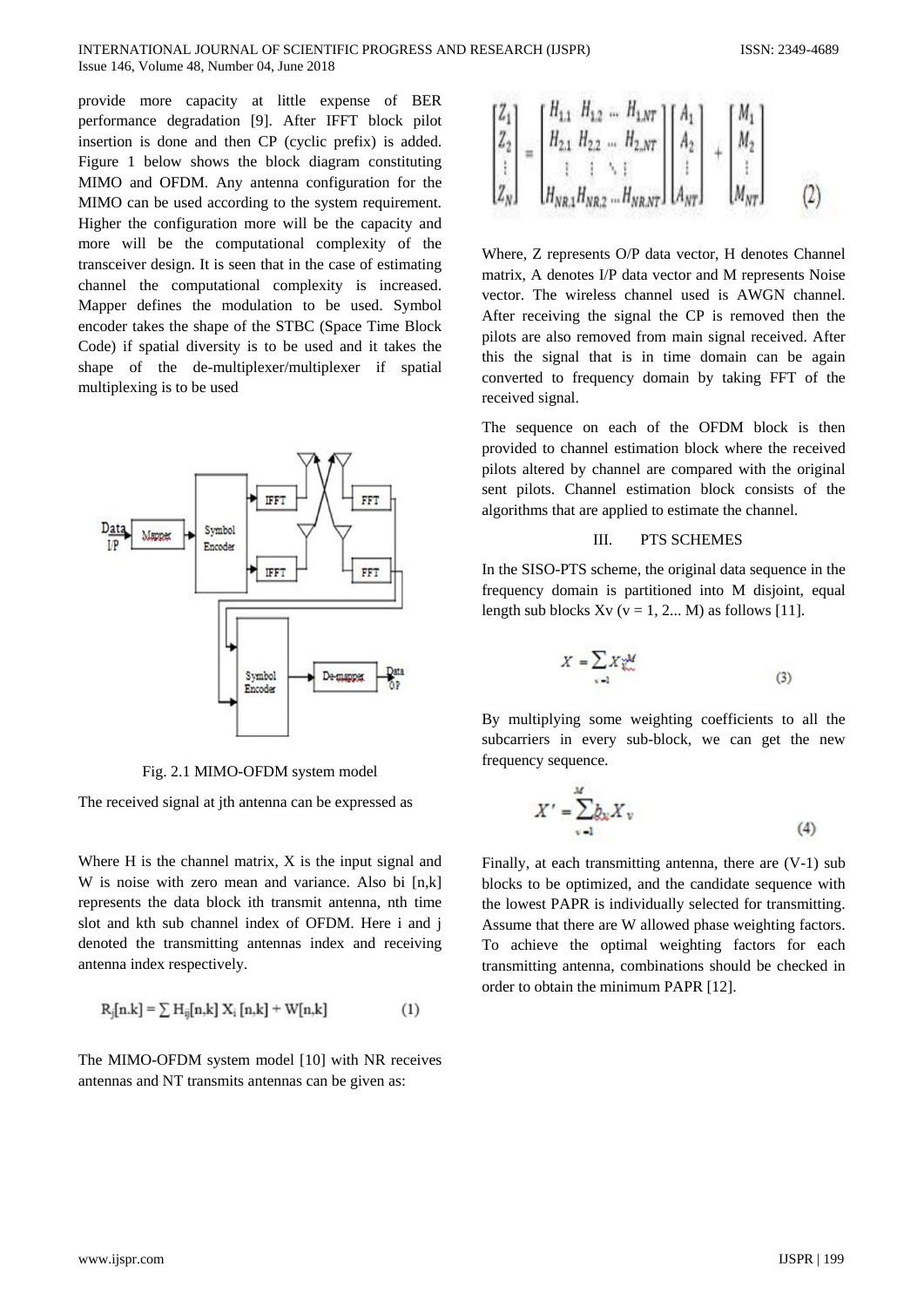

Fig. 3.1 Block Diagram of PTS Scheme

In, the idea of alternate optimization is introduced, and it can be also applied to PTS in multiple antennas OFDM systems, denoted as alternate PTS. Different from ordinary PTS, phase weighting factors are needed only for half of the sub blocks in A-PTS. That is to say, starting from the first sub block, every alternate sub block is kept unchanged and phase weighting factors are optimized only for the rest of the sub blocks, which leads to the reduction of computational complexity. In this way, the computational complexity is greatly reduced at the expense of PAPR performance degradation [11]. Employed spatial sub block circular permutation for A-PTS scheme to increase the number of candidate sequences which improves the PAPR performance further.

Next, the conversion of the optimum weighting coefficient is discussed. In order to maintain the conjugate and symmetric relations between the two antennas after scrambling sequence methods, we should convert the optimum weighting coefficient a(opt) at antenna 1 into that of antenna 2 denoted as b(opt) by the inverse conjugate and symmetric transformation. For example, when the optimum weighting coefficient a (opt) is  $[1, 1, j, j]$ -j], the optimum weighting coefficient for antennas 2 is  $b$  (opt) = [1, 1, -j, j]. The PTS scheme can be also applied to the MIMO-OFDM system with more transmits antennas.

Based on advance PTS, an approach to solve the contradiction between the PAPR performance and computational complexity in STBC MIMO-OFDM system is proposed. Let us consider a STBC MIMO-OFDM system that employs Alamouti scheme. The coding matrix is:

$$
G = | \begin{pmatrix} x & -x & * \\ 2 & x & 1 \\ x & x & 1 \end{pmatrix}
$$
 (5)

Simulation experiments are conducted to evaluate the transmit spectrum, bit error rate (BER), peak average to peak ratio (PAPR) reduction performance of the MIMO-OFDM scheme using PTS technique. In addition, it is assumed that the data are QPSK, 16-QAM modulated and are transmitted using 256 FFT.



Fig. 3.1 Power Spectral Density of MIMO-OFDM 2×1 System



Fig. 3.2 BER Performance of MIMO-OFDM 2×1 System



Fig. 3.3 PAPR Performance of MIMO-OFDM 2×1 System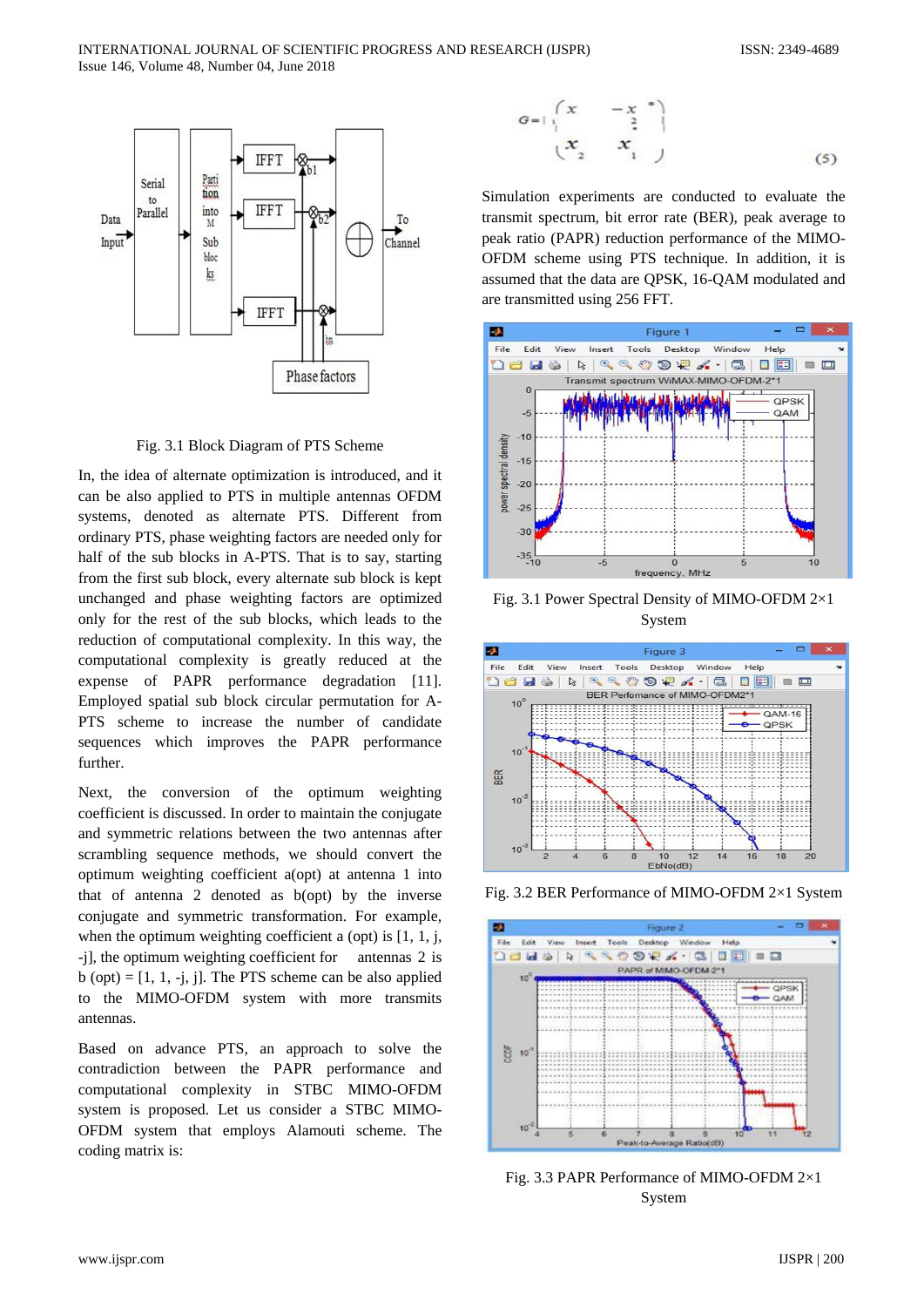

Fig. 3.4 Power Spectral Density of MIMO-OFDM 2×1 System



Fig. 3.5 BER Performance of MIMO-OFDM 2×2 System



Fig. 3.6 PAPR Performance of MIMO-OFDM 2×2 System

## IV. PROPOSED METHODOLOGY

We have proposed a wavelet based MIMO-OFDM system for the reduction of PAPR, which effectively reduces the PAPR on rational selection of phase values. First the original input signal is modulated with BPSK, QPSK, QAM-16 and PTS technique had been applied, where the phase values are generated using optimized algorithm. This helps to minimize the PAPR of the input signal. Then discrete wavelet transform is applied and has been followed by DCT which is applied transmitted through AWGN channel. At the receiver, the inversion of transmitter will be done.



Fig. 4.1 Flow Chart of Proposed Methodology

Figure 4.1 shows the enhanced transmitter block diagram of the presented work. In this research work conventional OFDM is followed by the WPT and DCT for PAPR reduction and vice versa is also simulated. Both transmitter and receiver are simulated in order to calculate the BER.

## V. SIMULATION/EXPERIMENTAL RESULTS

The CCDF is generally used to evaluate the performance of PAPR reduction on MIMO-OFDM system (IEEE 802.16e) signals for a statistical pair of view. The CCDF is defined as the probability that the PAPR as in equation and PAPR0 as shown in the following:

$$
PAPR\{Y\} = \arg \qquad \max \qquad (PAPR\{X\})
$$

Where  $Yk$ ,  $k = 1, 2, 3, \ldots, NT$  represents the timedomain transmitted signal of the k-th antenna

$$
CCDF(PAPR0) = Pr(PAPR{Y} > {PAPR0 })
$$

Figure 4.2 shows the graphical illustration of the performance of MIMO-OFDM 2×2 System using PTS with DWT-DCT technique discussed in this research work in term of bit error rate (BER). From the above graphical representation it can be inferred that the proposed algorithm gives the best performance for QAM-16 modulation technique.



Fig. 4.2 BER Performance of MIMO-OFDM 2×2 System